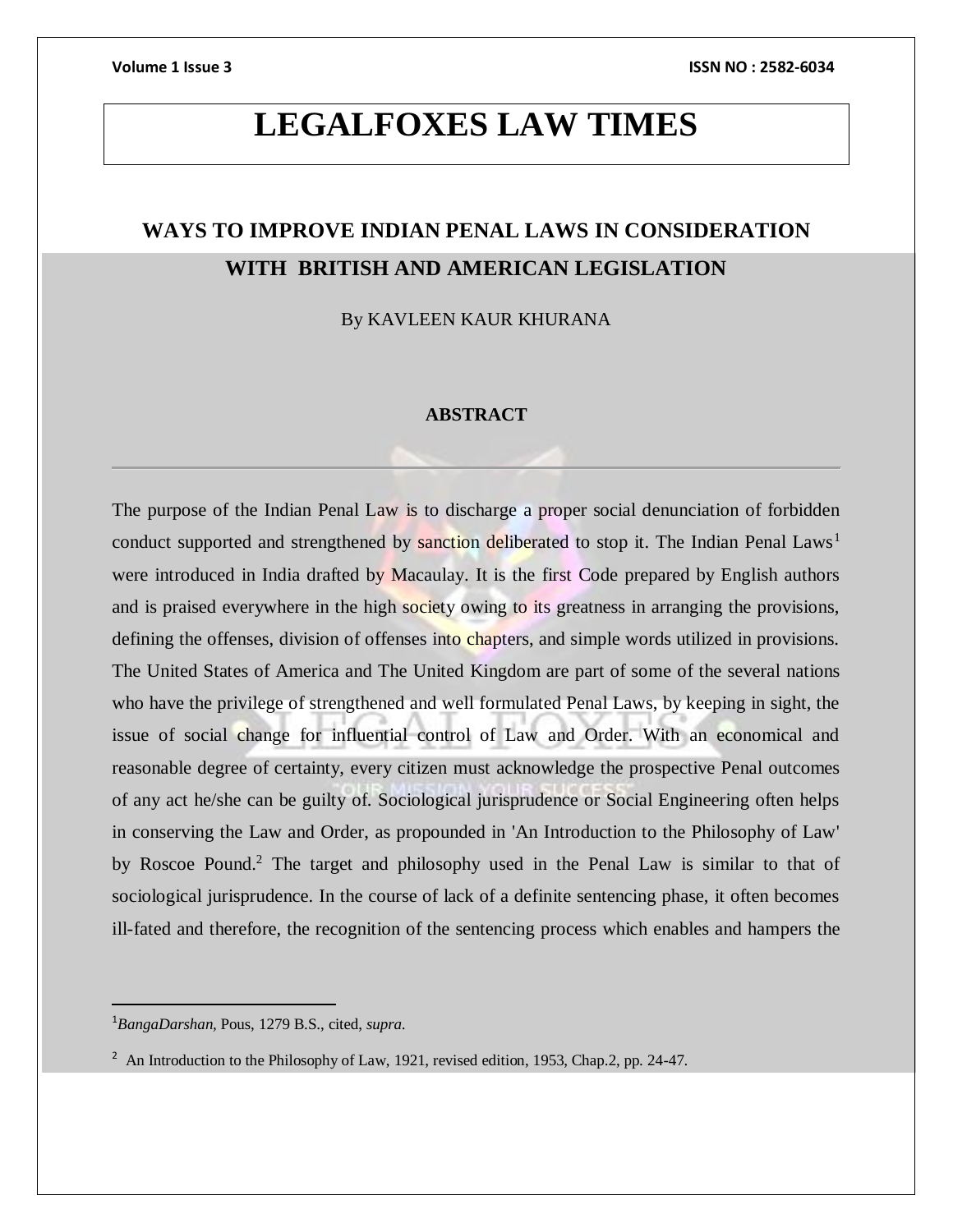expansion of a mature jurisprudence. Welfare can be established in any society with ease, by maintaining Law and Order.

### **INTRODUCTION**

In India, the rate of felony has been considerably escalating from year to year, hence lowering the rate of conviction. The courts are awarding very meagre punishments irrespective of their wide discretionary powers. There are more chances of awarding lenient punishments to already proven offenders as a consequence of the unsecured framework of the legislature in arranging and finalizing the punishment for several offences enclosed by the Code. It's documented that The Indian Criminal Justice System is operating on the motto of "hundred criminals can be escaped, but one innocent should be punished". There are various reformative steps which may be taken to curb different crimes which are increasing rampantly. It became a growing societal menace and it's a continuing threat to every day's peaceful existence. It's endemic altogether to governments and there's hardly any society which is completely free from the menace of crime or have totally controlled the rate, but it's become rampant in India and reached disconcerting levels particularly after Independence. The sole method to regulate the crimes and to diminish its allied bad effects on society is imposing proper punishment on the responsible persons and implementing them with no delay.

## **OUR MISSION YOUR SUCCESS'**

From 1813 onwards, the rising legislative powers of numerous Provincial Governments<sup>3</sup> as enacted by the Regulations of various provinces were legally responsible for the diversification of both substantive and procedural heterogeneous system of laws. The conflict of laws, the pattern of which can be hereinafter seen, created abnormalities within the superintendence of the country as an entire. A member of the Council of Governor-General was appointed as a conclusion.<sup>4</sup>

<sup>&</sup>lt;sup>3</sup>Preamble and Section 44 of the Indian Councils Act, 1861.

<sup>4</sup>Section 40 of the Charter Act of 1833.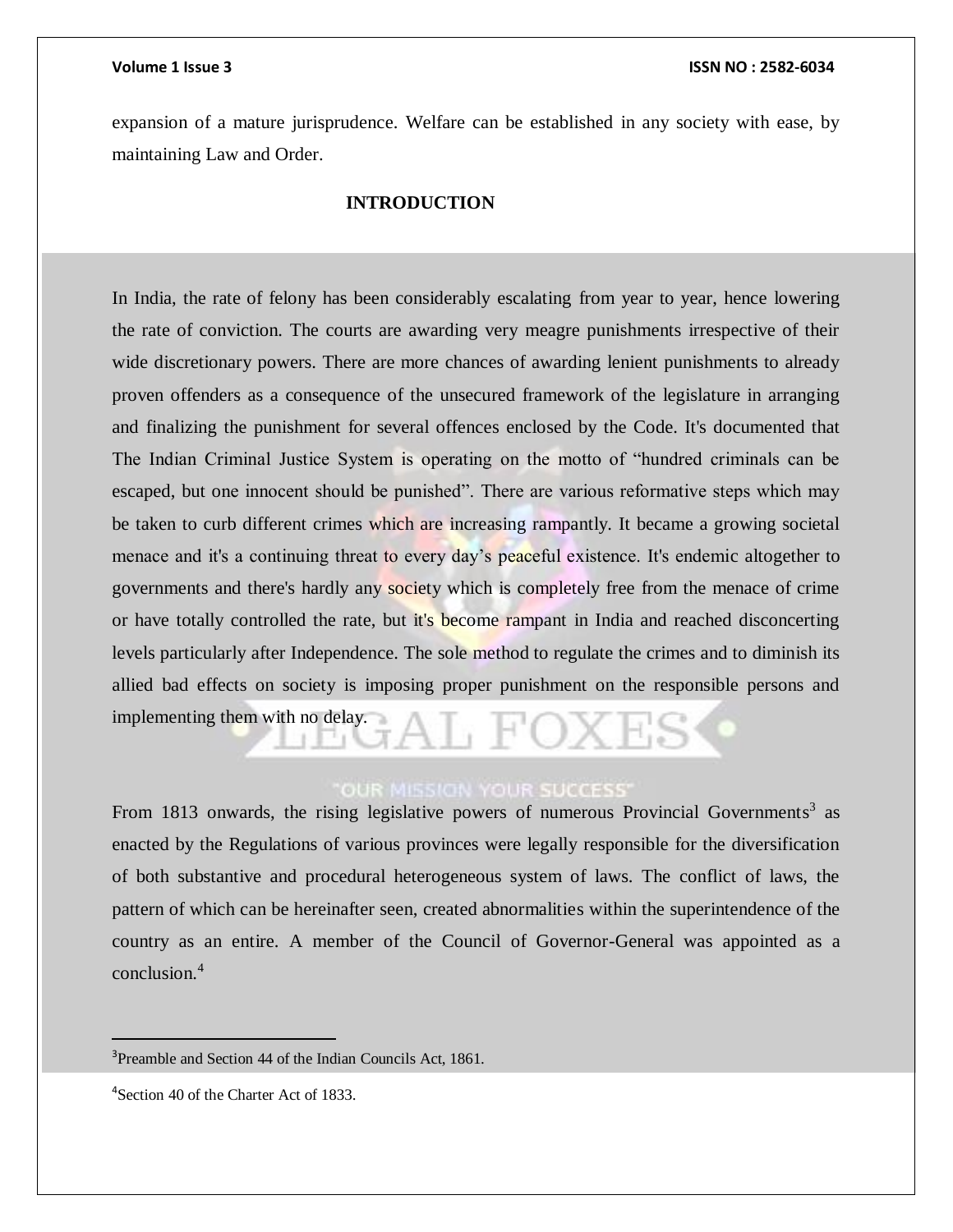$\overline{a}$ 

### **Volume 1 Issue 3 ISSN NO : 2582-6034**

After several amendments, the altered and prepared Penal Laws were introduced by Barnes P. Peacock<sup>5</sup>, Sir James William Colvile, J.P. Grant, D. Eliott and Sir Arthur Buller. The initial reading of the Code was done on 28th December, 1856<sup>6</sup>. It was read for the second time and was mentioned by a get committee, who were to report after on 21st April, 1857<sup>7</sup>. Eventually, the Bill got passed and came into force. In course of a century, the Central Legislature enacted several numbers of acts affecting and supplementing the Penal Law of India<sup>8</sup>. A variety of Acts have been passed as a result of decentralization of power by the Provincial and State Legislatures, authorizing substantive provisions of Legal Code and amending the provisions of the Code of Criminal Procedure<sup>9</sup>.



"OUR MISSION YOUR SUCCESS"

<sup>5</sup>National Archives of India; Legislative Dept. 1861, A. Proceedings, February, 1861, No. 9.

<sup>6</sup>National Archives of India, Legislative Dept. of 1860 No. XLV - Part II.

<sup>7</sup>Supplement to the Calcutta Gazette, dated 28th January, 1857.

<sup>8</sup>See The Indian Penal Code (45 of 1860), Government of India, Ministry of Law, 1961. List of Amending Acts and Adaptation Orders.

<sup>9</sup>Criminal Law including criminal procedure from Entry 30 of Schedule, Part I - Central Subjects - to the Devolution Rules as made under section 45A of the Government of India Act where the expression "The Government of India Act" meant not a separate parliamentary enactment but a properly certified version of the Act of 1915 as subsequently amended.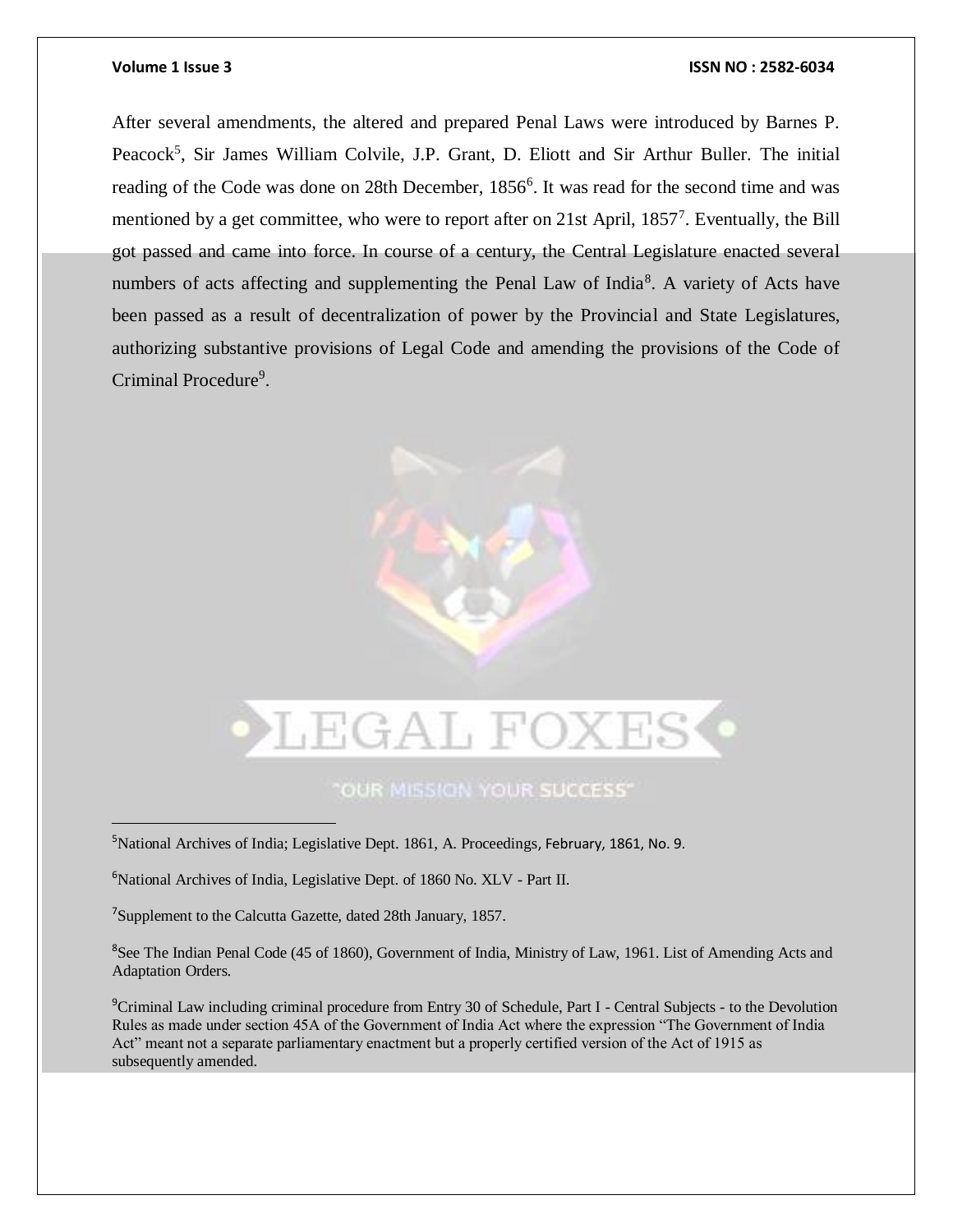### **PENAL SYSTEM OF**

## **THE U.S., THE U.K. AND INDIA - A COMPARISON**

The system of trial within The United States of America, The United Kingdom, and India is accompanied by the Adversarial System of trial, but there's a huge difference between these systems. As far as England and America are concerned, there's an existence of jury trials whereas in case of India, after the enactment of the statute, Criminal Procedure Code, 1973, the trial by jury came to an end. Even regarding the jury trial, there's a difference within the approach between the two. As regards The USA, where there's prosecutor control over the investigation, many movements are towards inquisitorial approach. As regards allegations against the President the whole investigating power is with the Special Prosecutor. The submission of no case by the accused or his counsel after the close of the evidence by the prosecution in The UK, resembles the hearing under Sec. 232 Cr.P.C. during the sessions trial in India. Such a procedure isn't there after framing of charges within the cases triable by the magistrates.

In The USA, there's a dual court system like federal and state whereas in The UK, even the Supreme Court has no jurisdiction over the criminal cases from Scotland. After the Crown Prosecution Service was implemented, there was prosecutor control over the investigation to a particular extent. Albeit, it ensures independence of the prosecuting agency from the police, it's not that much control over the investigation as within the case of The USA. Although, India is following an adversarial system of trial, recent movements in India like plea bargains may be a deviation from the traditional Indian method. The facility of the Magistrate to watch the investigation was held by the Hon'ble Supreme Court in SakiriVasu's case, the concept that the judge isn't an Umpire, the judicial activism of the facility of the judge u/s. 165 of Evidence Act etc. are approaches towards an inquisitorial system.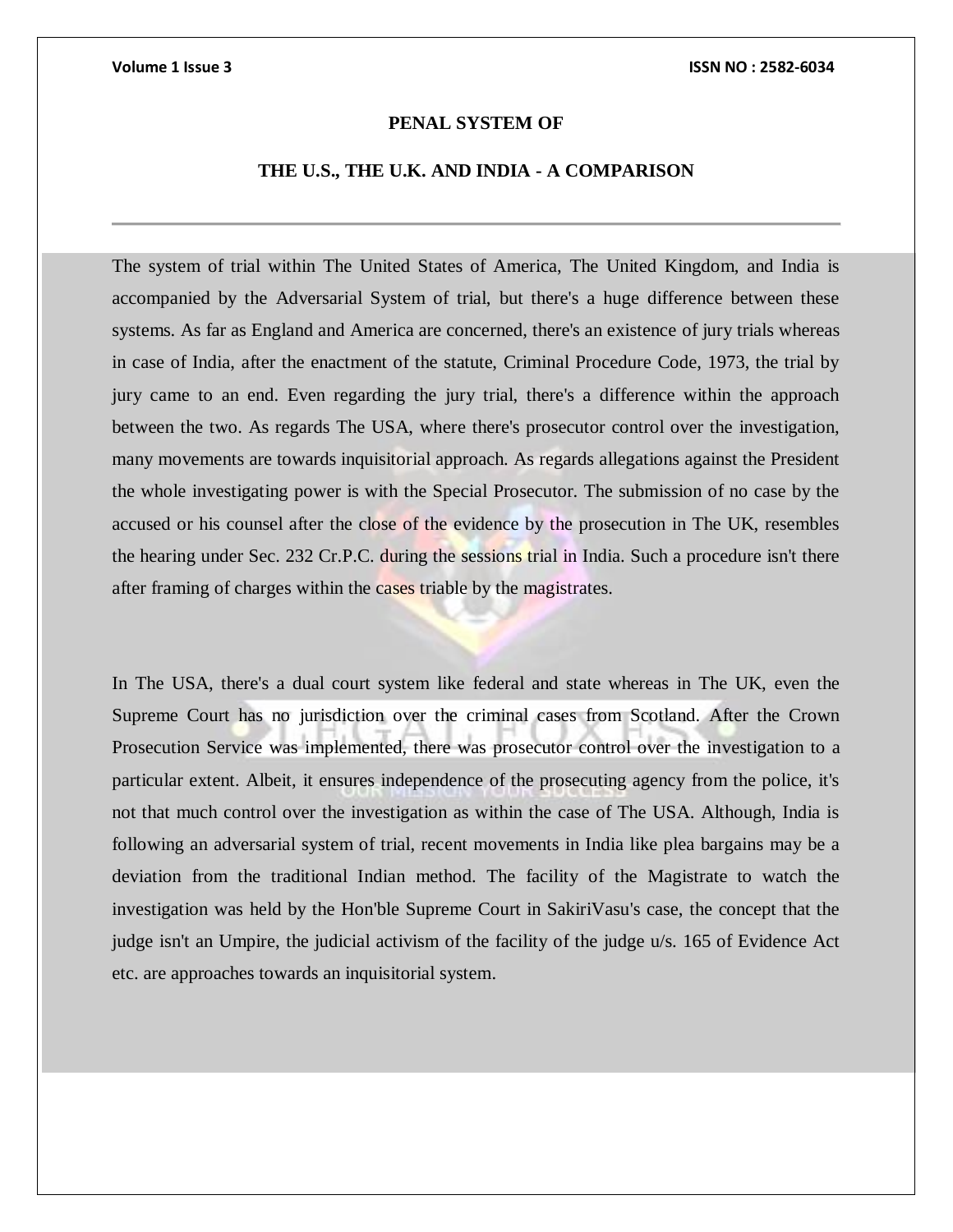$\overline{a}$ 

### **Volume 1 Issue 3 ISSN NO : 2582-6034**

### **WAYS TO ENHANCE INDIAN PENAL LAWS**

In India, a Judge or the Magistrate is meant to take a neutral place who never tends to discover the reality of a case from an equitable person's point of view despite playing a huge role. This results in an outsized number of criminals escaping convictions, also eroding confidence of individuals within the system's efficiency. Therefore, one way is to plug the escape routes and to block the possible new one's using the following ways:

- 1. The Revision of Laws was an endless process during the development of the country and therefore, it became the role of the Law Commission to form recommendations to the government for effecting changes within the existing statute and to enact new laws from time to time within the larger public interest. Enormous damage has been done to India by the upkeep of largely unreformed colonial institutions. Even after the recommendations of the Malimath Committee, the Legal Code has not been revised despite several decisions interpreting the provisions with modern context.<sup>10</sup>
- 2. There are tons of latest sorts of crimes that have manifested within the 20th and 21st centuries. False advertisements, destruction of property, preparation for rioting, disfigurement of monuments and building, false certificates by the government officials, police atrocities, knowingly engaging unsafe vehicles as public carriage, defaming an individual who indulges in assassination, kidnapping for obtaining ransom, financial transaction by blade mafia using fraud, acquiring higher rates of interest for loans, etc., should be accused with suitable punishment.
- 3. Companies may be subject to punishments under the Legal Code. Recidivism i.e. relapsing to criminal behavior is rampant in the country. The Legal Code should include

<sup>10</sup>Arora B L, Law of speedy Trial In India, Universal Law Publishing co.Pvt. Ltd., 2006, p.90.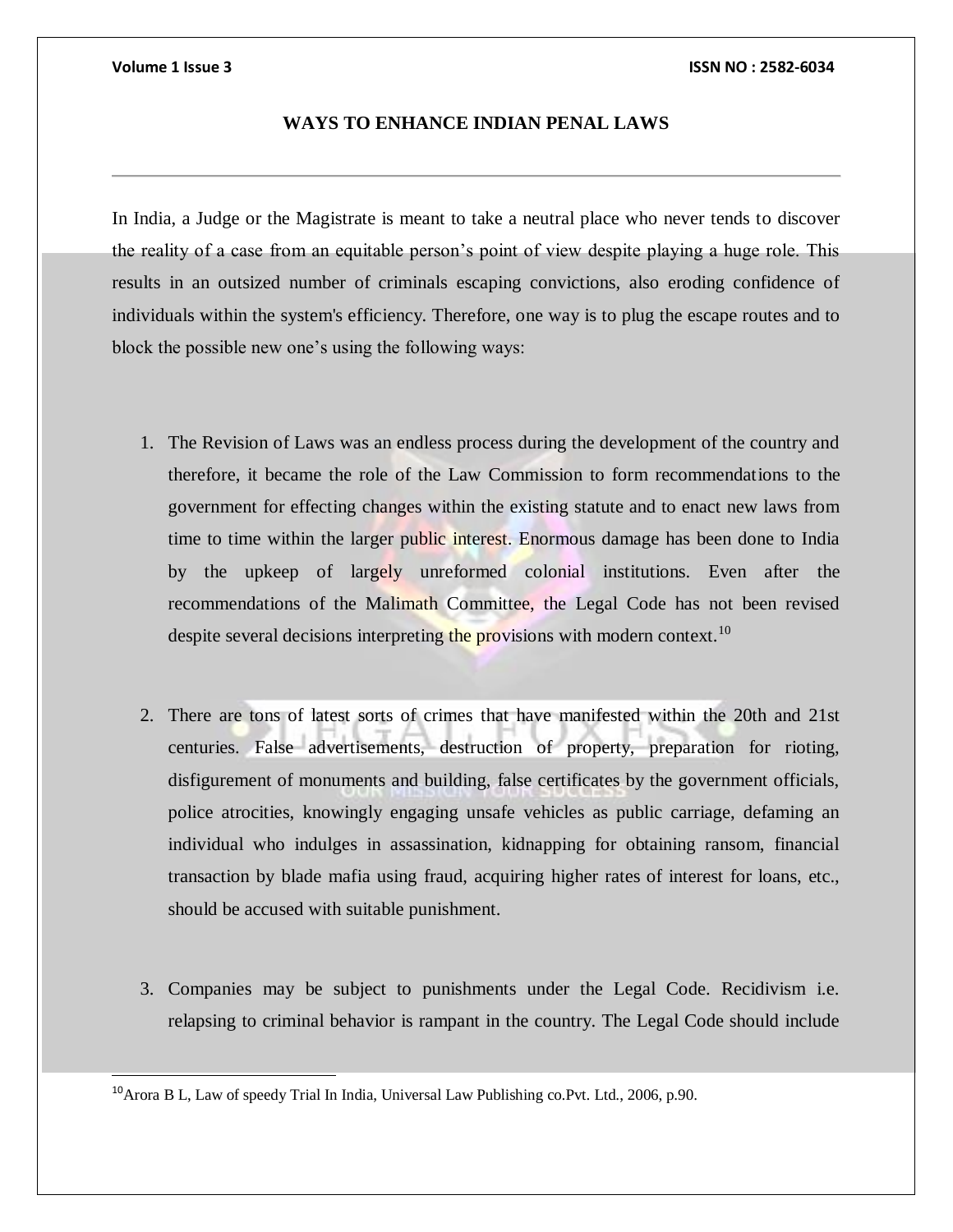### **Volume 1 Issue 3 ISSN NO : 2582-6034**

a provision that enables the courts to order or pass decrees for a harsher punishment for these repeat offenders<sup>11</sup>. In Indian Penal Code, Sec. 75 says that strict punishment shall be given to the offenders who were already convicted under any provision of Chapter XII (Sec.230 to 263, which covers offenses concerning coins, government stamps)and Chapter XVII ( Sec.378 to 462, which covers offences against property). But the repeated offences mentioned under other chapters of the code aren't covered by this section.

4. The Penal Laws still include the normal punishments in its list. New modes of punishment shall be accepted as new punishments under IPC. It includes, community service, forbidding holding public offices, restitution by the offender in terms of compensation, public condemnation, publication of conviction, withdrawal of driver's license, forbidding from practicing a profession for a period like in England and America.

In India, the punishment for attempts is extremely confusing and there's no clarity. The law of criminal attempt should also undergo change within the pattern of English Criminal Attempts Act, 1981. The Apex Court and even higher courts direct all the subordinate courts and trial courts to stay in mind the apathy of victims while pronouncing judgments as they're not getting proper justice. So there's a requirement to follow guidelines laid down by the appellate courts strictly by trial courts. Thus, altogether concerned criminal cases, the victim should be adequately compensated. The vulnerable victims must be specially considered. Other suggestions **OUR MISSION YOUR SUCCESS'** include the following:

1. All the Sections of Indian Penal Code which mention "punishment with fine" only, should be amended by enhancing the fine amount keeping in sight of the country's present economic position.

 $11$ supra note 90, p.103.

 $\overline{a}$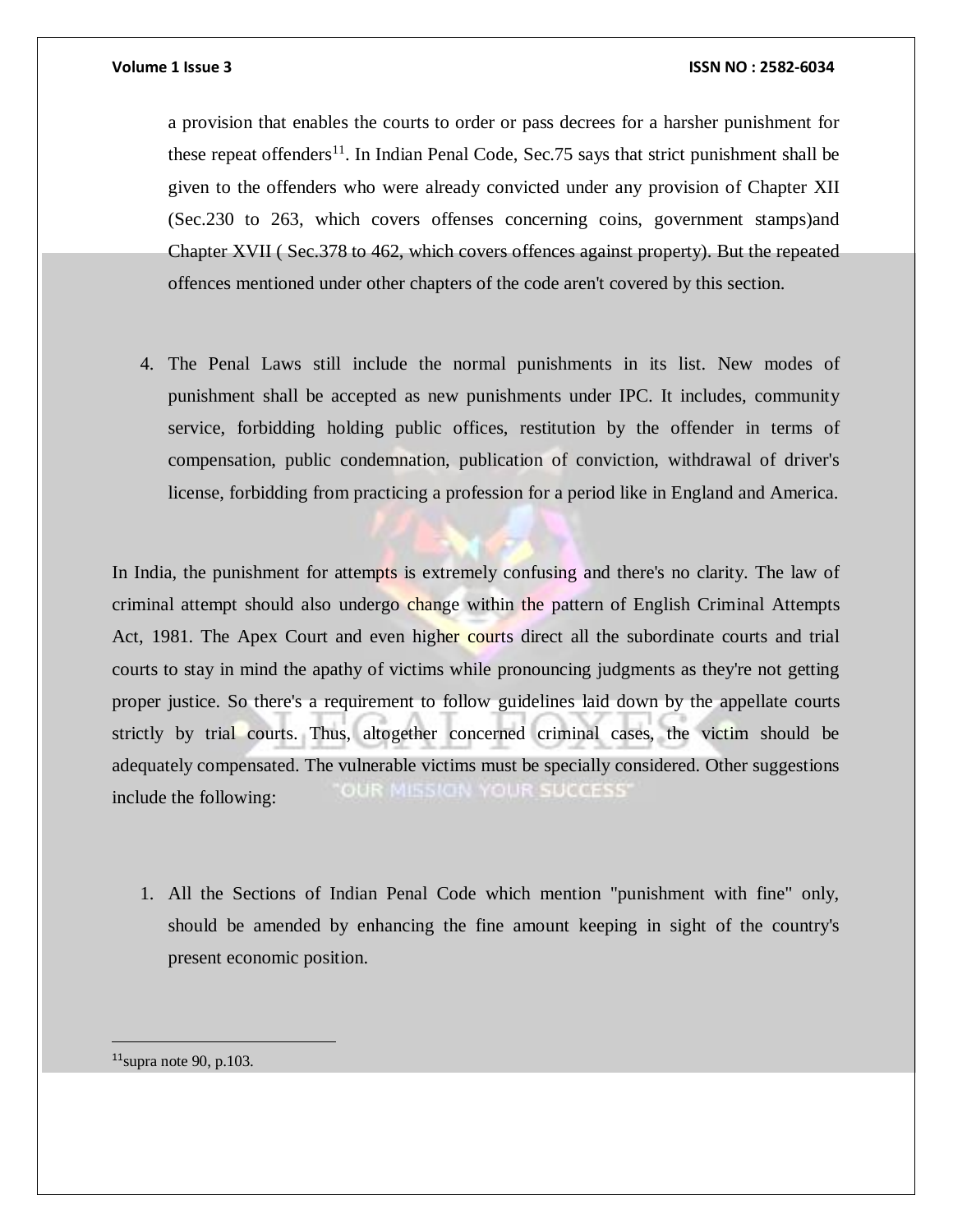### **Volume 1 Issue 3 ISSN NO : 2582-6034**

- 2. Punishment must be specifically fixed to the recidivists by enhancing the punishment proportionally every time.
- 3. The petty offense must be punished by ordering them to try to do the general public service or community service during a selected institution rather than imposing a fine or imprisonment for short term sentences.
- 4. Amendments should be made to all or any of the offenses within the Indian Penal Code, which are punishable under the stance of one year imprisonment either with fine or without fine by fixing minimum punishment.
- 5. The offenses in which imprisonment or fine or both is fixed as a punishment, should be given wide discretion of the court to make it uniform within the entire Code through proper amendments.
- 6. Also, the punishments for offences which aren't touched by the legislature since 149 years should be re-strengthened by bringing changes to them, supporting the changed circumstances within the Indian society.
- 7. Last but not the least, expeditiously increasing industrialization of the country accompanied with the growing population are the two developments which require exceptional attention in India.

Hence, the laws of the state have got to be changed in resonance with the changing circumstances, situations, changing aspirations and attitudes of the people therein particular nation. Thus, the law shouldn't be static. The Penal Laws required amendments soon after they became a Law and therefore, the first set of amendments came within the year 1870. Obsolete provisions should be dropped in the Indian System which is the most vital and prominent substantive law in India, containing some obsolete provisions which became powerless in the course of adulthood and wished completely changed conditions in comparison with this time to the time when they came into existence. Therefore, the Criminal Justice System should be restrengthened by giving more sharpness to the teeth of Penal statutes generally and to Indian Penal Code especially.<sup>12</sup>

 $\overline{a}$ 

<sup>12</sup>SeeThe Indian Reform - No. 1; see also Government of India since 1834, 16.